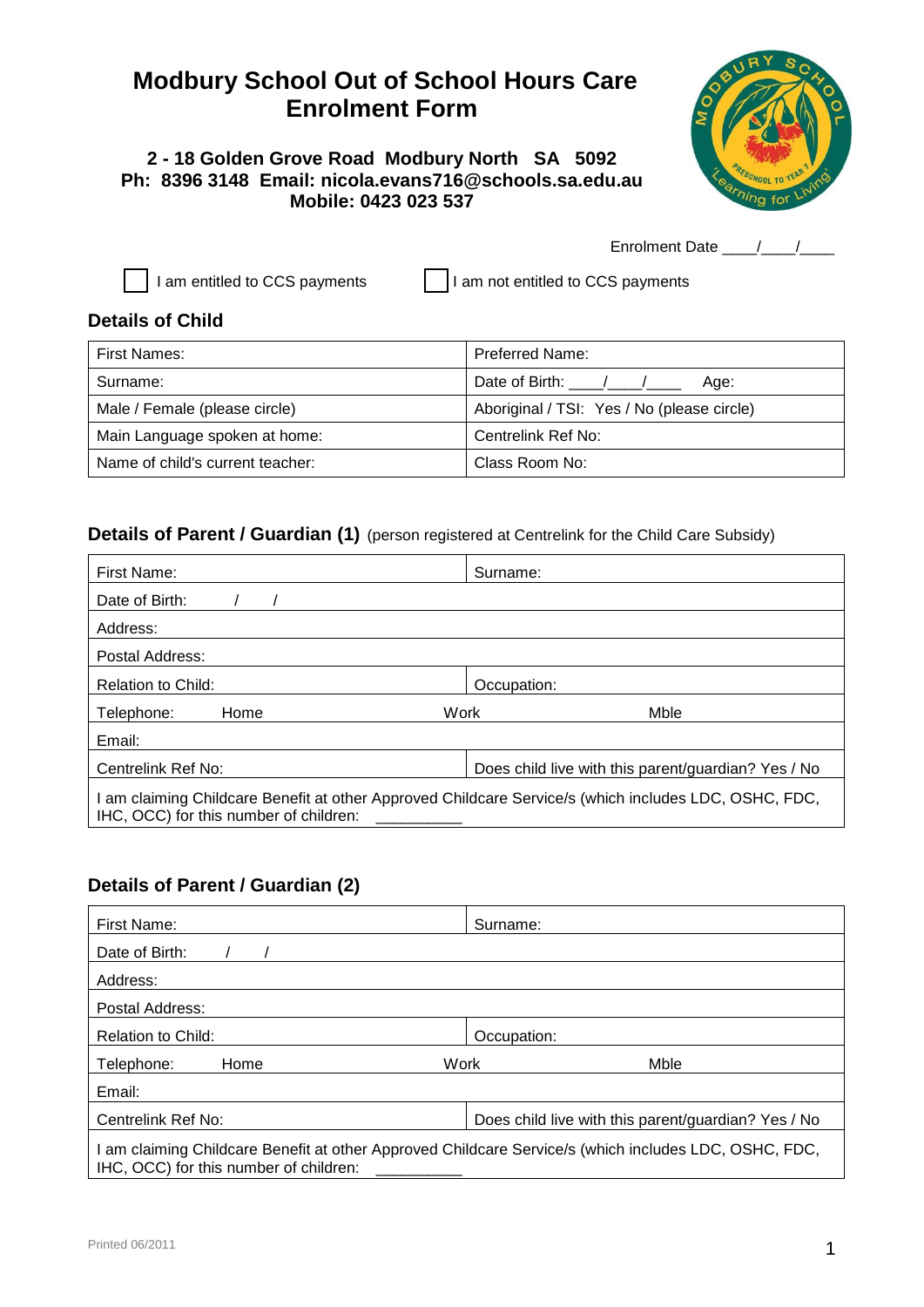### **Persons Authorised to Collect Child** (besides parents/guardians)

| First Name:        |      | Surname: |      |  |
|--------------------|------|----------|------|--|
| Address:           |      |          |      |  |
| Relation to Child: |      |          |      |  |
| Telephone:         | Home | Work     | Mble |  |
|                    |      |          |      |  |

| First Name:               |      | Surname: |      |
|---------------------------|------|----------|------|
| Address:                  |      |          |      |
| <b>Relation to Child:</b> |      |          |      |
| Telephone:                | Home | Work     | Mble |

#### **Emergency Contact Persons**

In case of accident or injury, trauma or illness when parents/guardians are not available, please state two people who could pick up the child and take care of them for the day. In the event that the child is not collected from the children's service and the parent or guardians cannot be contacted, this list will also be used to arrange someone to collect the child.

| First Name:        |      | Surname: |      |  |
|--------------------|------|----------|------|--|
| Address:           |      |          |      |  |
| Relation to Child: |      |          |      |  |
| Telephone:         | Home | Work     | Mble |  |

| First Name:               |      | Surname: |      |
|---------------------------|------|----------|------|
| Address:                  |      |          |      |
| <b>Relation to Child:</b> |      |          |      |
| Telephone:                | Home | Work     | Mble |

\_\_\_\_\_\_\_\_\_\_\_\_\_\_\_\_\_\_\_\_\_\_\_\_\_\_\_\_\_\_\_\_\_\_\_\_\_\_\_\_\_\_\_\_\_\_\_\_\_\_\_\_\_\_\_\_\_\_\_\_\_\_\_\_\_\_\_\_\_\_\_\_\_\_\_\_\_\_\_\_\_\_\_\_\_\_

\_\_\_\_\_\_\_\_\_\_\_\_\_\_\_\_\_\_\_\_\_\_\_\_\_\_\_\_\_\_\_\_\_\_\_\_\_\_\_\_\_\_\_\_\_\_\_\_\_\_\_\_\_\_\_\_\_\_\_\_\_\_\_\_\_\_\_\_\_\_\_\_\_\_\_\_\_\_\_\_\_\_\_\_\_\_

\_\_\_\_\_\_\_\_\_\_\_\_\_\_\_\_\_\_\_\_\_\_\_\_\_\_\_\_\_\_\_\_\_\_\_\_\_\_\_\_\_\_\_\_\_\_\_\_\_\_\_\_\_\_\_\_\_\_\_\_\_\_\_\_\_\_\_\_\_\_\_\_\_\_\_\_\_\_\_\_\_\_\_\_\_\_

\_\_\_\_\_\_\_\_\_\_\_\_\_\_\_\_\_\_\_\_\_\_\_\_\_\_\_\_\_\_\_\_\_\_\_\_\_\_\_\_\_\_\_\_\_\_\_\_\_\_\_\_\_\_\_\_\_\_\_\_\_\_\_\_\_\_\_\_\_\_\_\_\_\_\_\_\_\_\_\_\_\_\_\_\_\_

#### **Custody Details**

Are there special access/custody arrangements? Yes /No (please circle)

If yes, please give details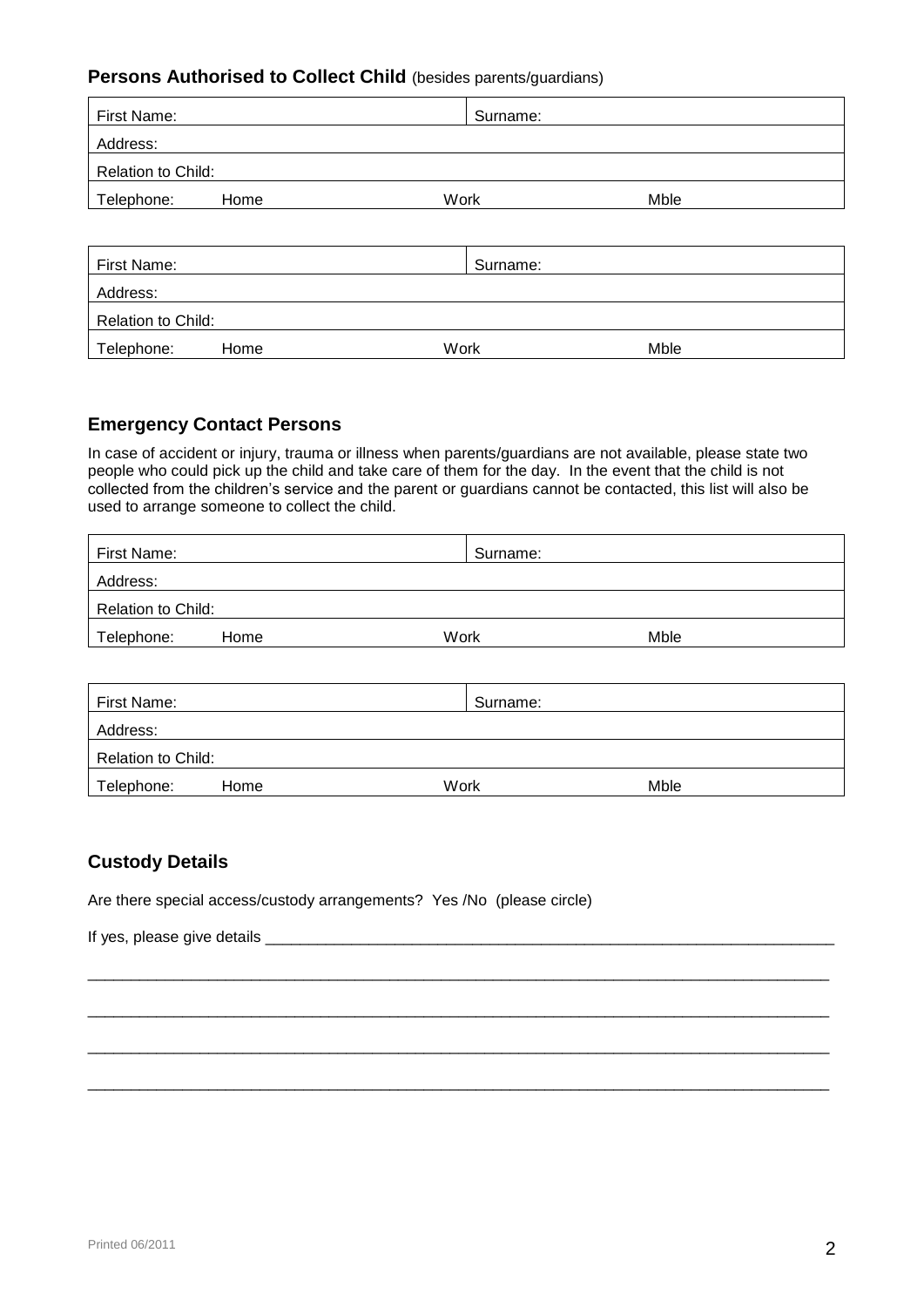# **Medical & Health Information**

| Has the child received all immunisations appropriate for her/his age?               | Yes / No |
|-------------------------------------------------------------------------------------|----------|
| Has the child any conditions / medications that may be effected by OSHC activities? | Yes / No |
|                                                                                     |          |
| Has the child any disabilities?                                                     | Yes / No |
|                                                                                     |          |
| Has the child any special needs?                                                    | Yes / No |
|                                                                                     |          |
| Does the child usually require special aids (e.g. glasses, hearing aid etc.)?       | Yes / No |
| Has the child any special dietary needs not related to allergies?                   | Yes / No |
| Has the child suffered any illness that may re-occur (e.g. chronic ear infection)?  | Yes / No |
| Has the child had any kind of allergic reactions?                                   | Yes / No |
|                                                                                     |          |
|                                                                                     |          |

| Doctor's Name:              | Phone No:                |
|-----------------------------|--------------------------|
| Clinic Name:                |                          |
| Address:                    |                          |
| Medicare Number:            | Health Care Card Number: |
| Private Medical Cover with: | Ambulance Cover with:    |